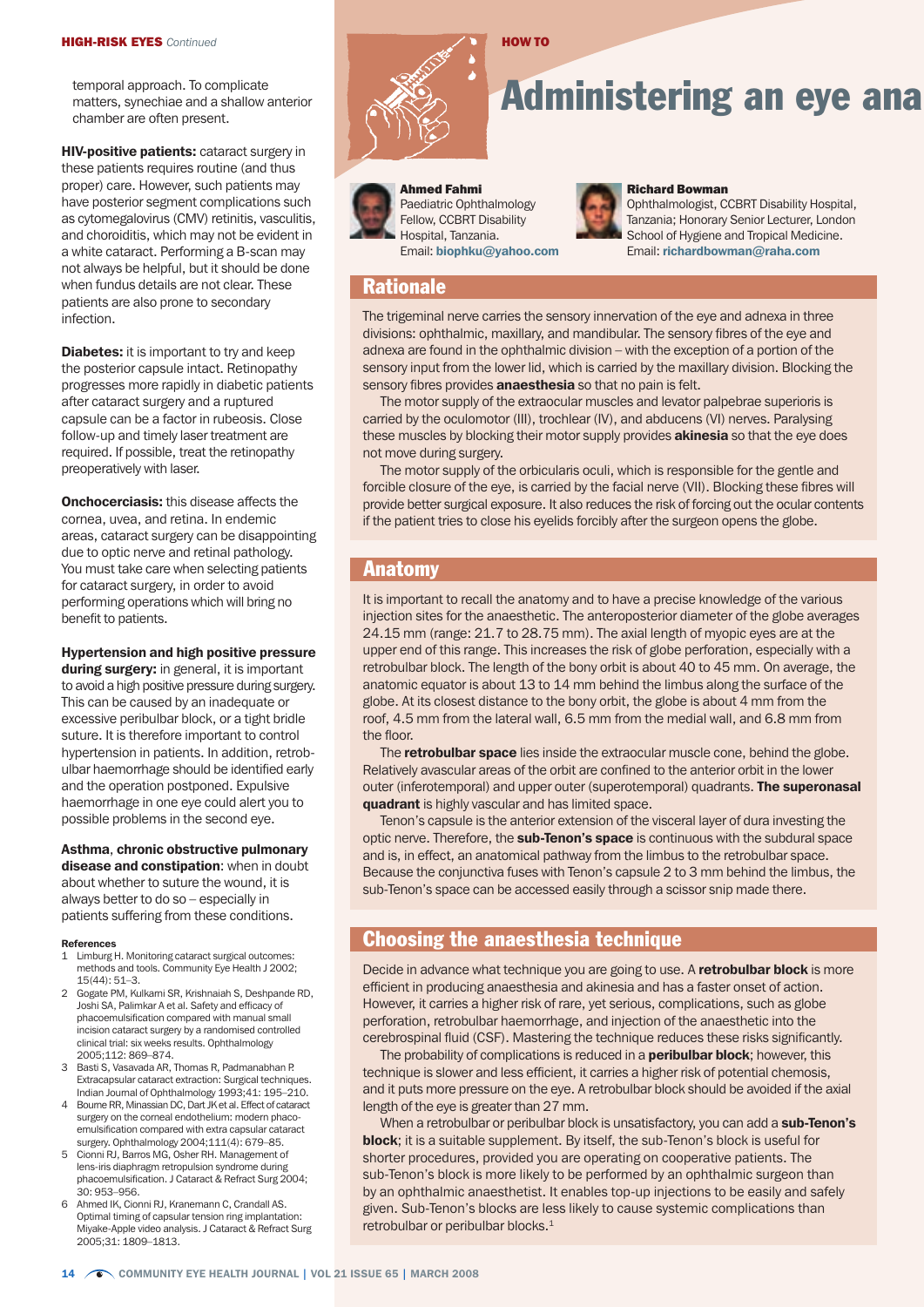# esthetic: principles, techniques, and complications

## The anaesthetic solution

#### **Components**

Lignocaine 2% is the most popular agent for nerve blocks. It has a rapid onset of action and its effect will usually last for an hour. Bupivacaine 0.5% lasts for three hours or even longer; this anaesthetic can be useful for prolonged procedures such as vitreoretinal surgery.

**Hyaluronidase** may increase the effectiveness of a block by facilitating the spread of lignocaine or bupivacaine through the tissues. Hyaluronidase can be used in a concentration of approximately 50 units/ml (range: 25 to 75 ml).

Adrenaline slows the absorption of anaesthetic agents into the systemic circulation. This will provide a longer duration of action and reduce the risk of systemic toxic effects. It is used in a concentration of 1:100,000.

#### Preparing the solution

- To use hyaluronidase, add one ampoule (containing 1,500 units) to a 20 ml or 50 ml bottle of lignocaine 2% or bupivacaine 0.5% (this only stays active for few days after mixing).
- $\cdot$  To use adrenaline, add 0.1 ml from a vial of 1:1,000 adrenaline to 10 ml of the anaesthetic solution (to get 1:100,000).

Note: Lignocaine often comes already premixed with 1:100,000 adrenaline.

# Basic steps: all techniques

- Introduce yourself to the patient. Explain the procedure in a short, simple, and understandable way and reassure the patient.
- Check the patient's full name, the eye assigned for surgery, and the type of surgery required.
- Record blood pressure, pulse rate, and respiratory rate as a baseline for the monitoring of vital signs. These observations should be repeated every two to three minutes after the injection. Where available, pulse oximetry should be used during injection and surgery.
- Check that resuscitation equipment and medication is available to deal with a systemic complication, should one occur.
- Lie the patient flat in a safe and comfortable way, with head supported.
- Ask the patient to look straight ahead (not upwards or nasally); hold the patient's hand in front of his or her eye and ask him or her to look at it.
- Withdraw the plunger of the needle slightly before injecting the anaesthetic to make sure that you have not entered a blood vessel (blood) or the dural sheaths (CSF).
- Assess the efficiency of the anaesthesia



*Figure 1. Retrobulbar injection: the needle is passed through the junction of the middle and outer third of the inferior orbital rim, then straight back below the eye for 15 mm. The needle should be parallel to the floor of the orbit and angled down.*

by asking the patient to look in the four cardinal positions of gaze.

• Recall the possible complications (see box below), look out for their clinical manifestations, and be prepared to manage them. Anticipate complications in eyes with high axial length and in uncooperative patients. Staff should attend resuscitation courses annually to familiarise themselves with the handling of serious complications.

## Retrobulbar block

• Prepare the injection: 2 to 3.5 ml of the anaesthetic solution in a syringe with a sharp

23-gauge 24 mm needle (not 38 mm). The needle should not have an acute bevel.

- Feel the lower orbital rim and pass the needle through the skin or the conjunctiva at the junction of its lateral (outer) and middle thirds. The bevel of the needle should be pointing upwards. The needle should be passed straight back below the eye for 15 mm; it should be parallel to the floor of the orbit and angled down (Figure 1). You might feel the resistance as you pass through the orbital septum.
- Change the direction of the needle so that the tip is pointing upwards and inwards

*Continues overleaf* ➤

### Complications of retro- or peribulbar anaesthesia

Retrobulbar haemorrhage is indicated by a hard and tense orbit with no retropulsion of the globe, proptosis, and subconjunctival haemorrhage. Management is usually conservative: surgery needs to be postponed. However, if the eye is very hard, you should perform an emergency lateral canthotomy to relieve pressure on the globe: clamp the lateral canthus with an artery forceps for 30 seconds, then cut it with sharp scissors.

Globe perforation is a rare and serious complication. Its adverse effects can be reduced if the anaesthetic is not injected because the complication has been recognised in time. You should suspect a globe perforation if the eye becomes soft as you insert the needle. If the globe has been engaged by the needle, it will not move as you ask the patient to move his eye from side to side. Be very careful with your technique: advance the needle gently and take particular care in eyes with a high axial length (the needle should be kept further away from the globe).

Systemic complications are very rare but very serious when they occur – they might be fatal. These complications occur if the local anaesthetic was injected into a blood vessel or into the cerebrospinal fluid. The latter complication can be avoided by not advancing the needle more than 24 mm from the entry site and by asking the patient to look straight ahead (as proved by CT scan studies). Systemic complications manifest as circulatory collapse, disturbance in the level of consciousness (drowsiness), pulse irregularities, or convulsions.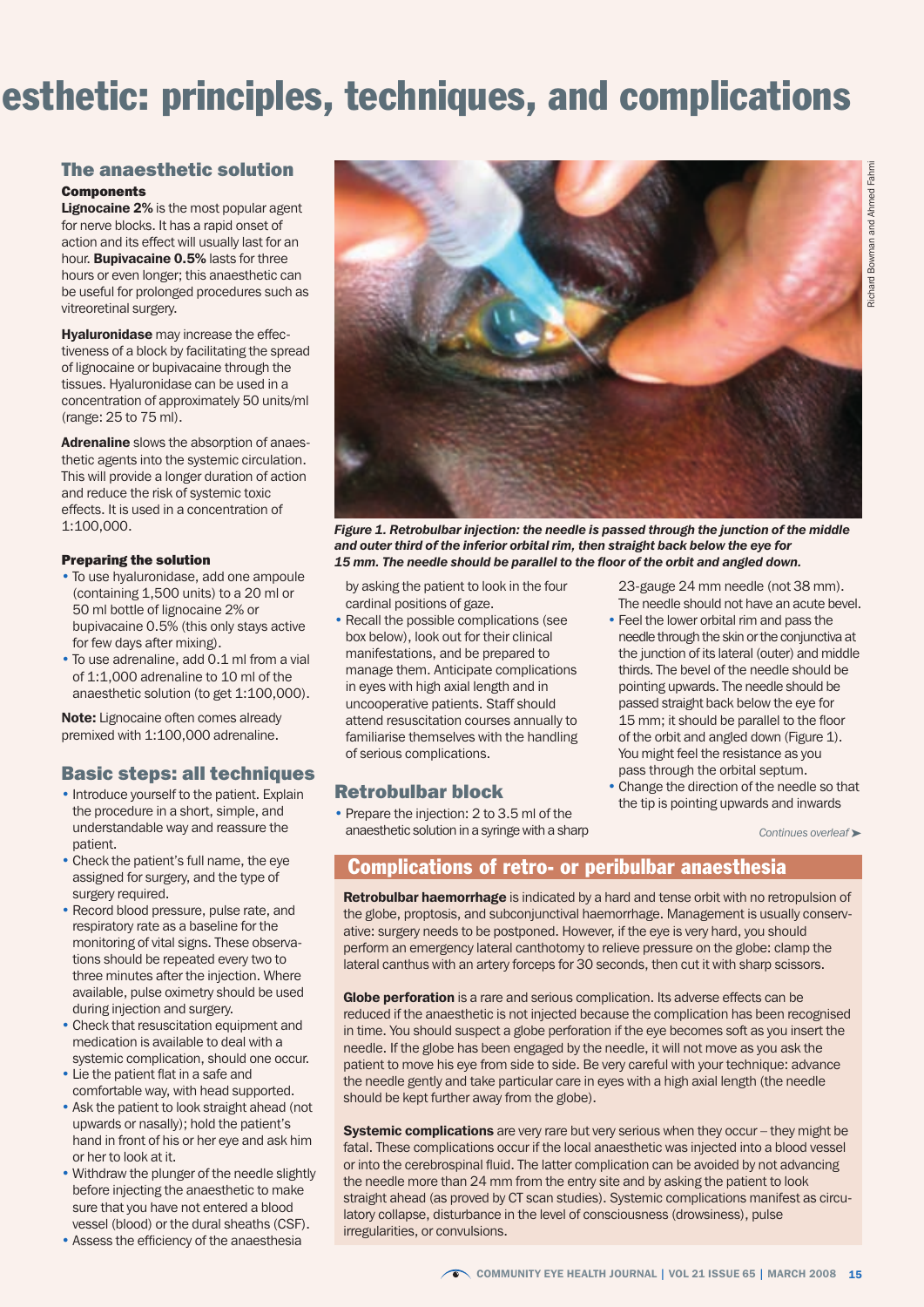

*Figure 2. Retrobulbar injection: the needle is advanced and the antibiotic injected after the needle's direction was changed so that the tip points upwards and inwards towards the opposite occipital eminence (slightly to the opposite side of the midline of the back of the skull). Note the drooping of the upper lid.* 



*Figure 3. Peribulbar block: the needle is inserted through the fornix below the lateral limbus after the lower fornix was exposed (by pulling the lower lid down gently).*



*Figure 4. Peribulbar block: the needle is advanced between the caruncle and the medial canthus in a backwards and medial direction, away from the globe.*



*Figure 5. Sub-Tenon's block: a pair of spring scissors is held perpendicularly to make a small (0.5 mm) snip incision through both the conjunctiva and Tenon's capsule, 2 to 3 mm behind the limbus in the inferomedial quadrant.*

towards the back of the skull. Feel the resistance as the needle passes through the muscle cone. The needle should be advanced not more than 24 mm from the skin in total (Figure 2).

- Inject slowly and look for dilation of the pupil and drooping of the upper lid.
- Close the eyelids gently, cover with a pad, and immediately apply firm, gentle pressure for 5 to 10 minutes. This can be done manually or with a special balloon inflated to 30 mmHg.

Note: A failed block can be repeated only once.

# Peribulbar (periconal) block

This block consists of two injections; it is

injected inferotemporally and between the caruncle and medial canthus.

- Prepare the syringe: 7 to 10 ml of the anaesthetic solution in the same syringe as for a retrobulbar block.
- Expose the lower fornix by pulling the lower lid down gently (Figure 3).
- Instil one drop of topical anaesthetic eye drops
- Insert the needle through the fornix below the lateral limbus. Pass it backwards and laterally for not more than 24 mm. Always keep it away from the globe by directing it slightly downwards (Figure 3).
- Inject at the level of the equator
- The inferotemporal anaesthetic injection (4 to 5 ml in total) may be divided into three shots: 1 ml immediately posterior to the orbicularis oculi, 1 ml just anterior to the equator, and 2 ml after the needle is advanced past the globe.
- The second injection (3 to 4 ml in total) can be given between the caruncle and the medial canthus, then passed back and slightly medially (away from the globe) for about 24 mm, to inject 3 to 4 ml of the anaesthetic (Figure 4). Injecting directly through the caruncle can cause significant bleeding.
- The superonasal approach is now regarded as unduly dangerous and it should be abandoned. This is due to high vascularity and limited space.

Richard Bowman and Ahmed Fahmi

Richard Bowman and Ahmed Fahm

Copyright © 2008 Ahmed Fahmi and Richard Bowman. This is an open access article distributed under the Creative Commons Attribution License, which permits unrestricted use, distribution, and reproduction in any medium, provided the original work is properly cited.